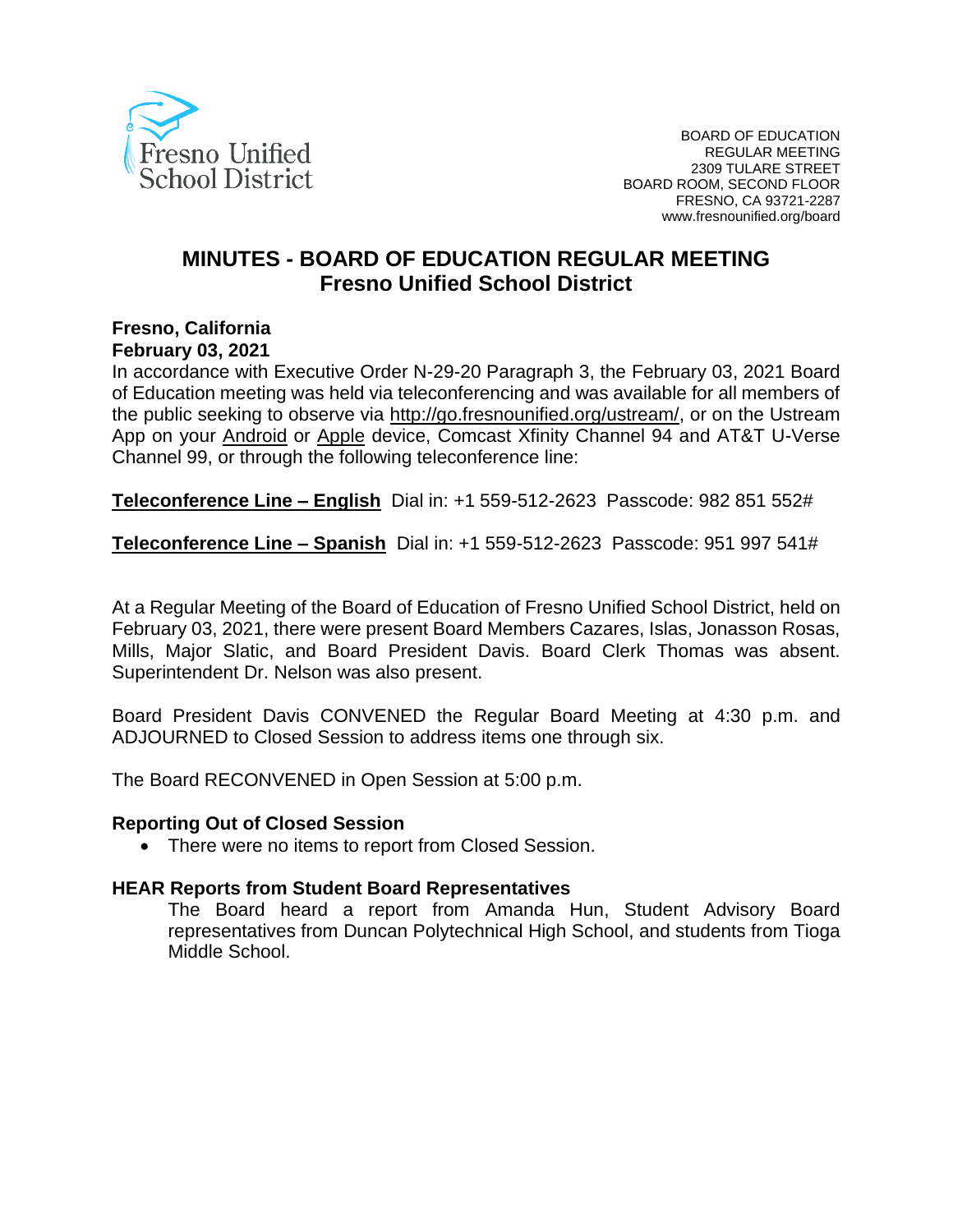# **HEAR Report from Superintendent**

- Acknowledged and thanked everyone involved in making the 7th Annual Edison Region Black History Month program happen virtually this year. The program was incredible and such a powerful, beautiful way for the district and community to kick off Black History Month. If you did not get to watch it live, take some time, and check it out on our Fresno Unified Facebook page or our Fresno Unified Vimeo page. Black history is American history and should be celebrated and learned throughout the entire year.
- Acknowledged this week as National School Counseling Week and shout out to all our amazing counselors here at Fresno Unified. We know how much of a difference our counselors make with our students, whether you are working on academic counseling, restorative counseling, or mental health counseling. Our kids need you more than ever and I cannot thank you all enough for how you have stepped up to take your services virtual for our students.
- Shared February is National Teen Dating Violence Awareness month. This is not an easy topic to recognize, especially when we consider the high prevalence of dating violence among our teens. Our friends at the Marjoree Mason Center reminded us that 81% of adults do not think teen dating violence is an issue or are unaware that it is an issue, when in fact 1 in 3 teens will experience intimate partner violence. Let us spread awareness, educate ourselves, and make sure that we are making safe space for our teens to reach out to us for help.
- Shared this week we pivoted back to our primary function of serving meals to children ages 1-18 at our 63 meal distribution sites across the district. We are so grateful to our Board and support from the City of Fresno, to allow us to also serve meals to adults since last March which resulted in 1 million of our 10 million meals served going to adults. While we have gone back to serving just children at our sites, the City of Fresno has continued funding to our community partners to ensure adults and families are still being fed in this incredibly though time. Those partners include the Fresno Economic Opportunities Commission, the Central California Food Bank, Fresno Metro Ministry's Food to Share program, and Every Neighborhood Partnership. Check in with these partners to find food distributions any day of the week.
- Thanked and congratulated those involved in our Winter Session for making it such a success for our students. We had over 1,000 students recover five semester credits in just 10 days of instruction over the winter break. Next, he thanked and congratulated everyone involved in our second Professional Learning Summit of this school year. The summit was attended by almost 1,400 teachers with almost 6,500 logins for the 95 different course offerings. Congratulations are also due to Patino High School for receiving the AP Computer Science Female Diversity award for expanding female representation in computer science courses. And my last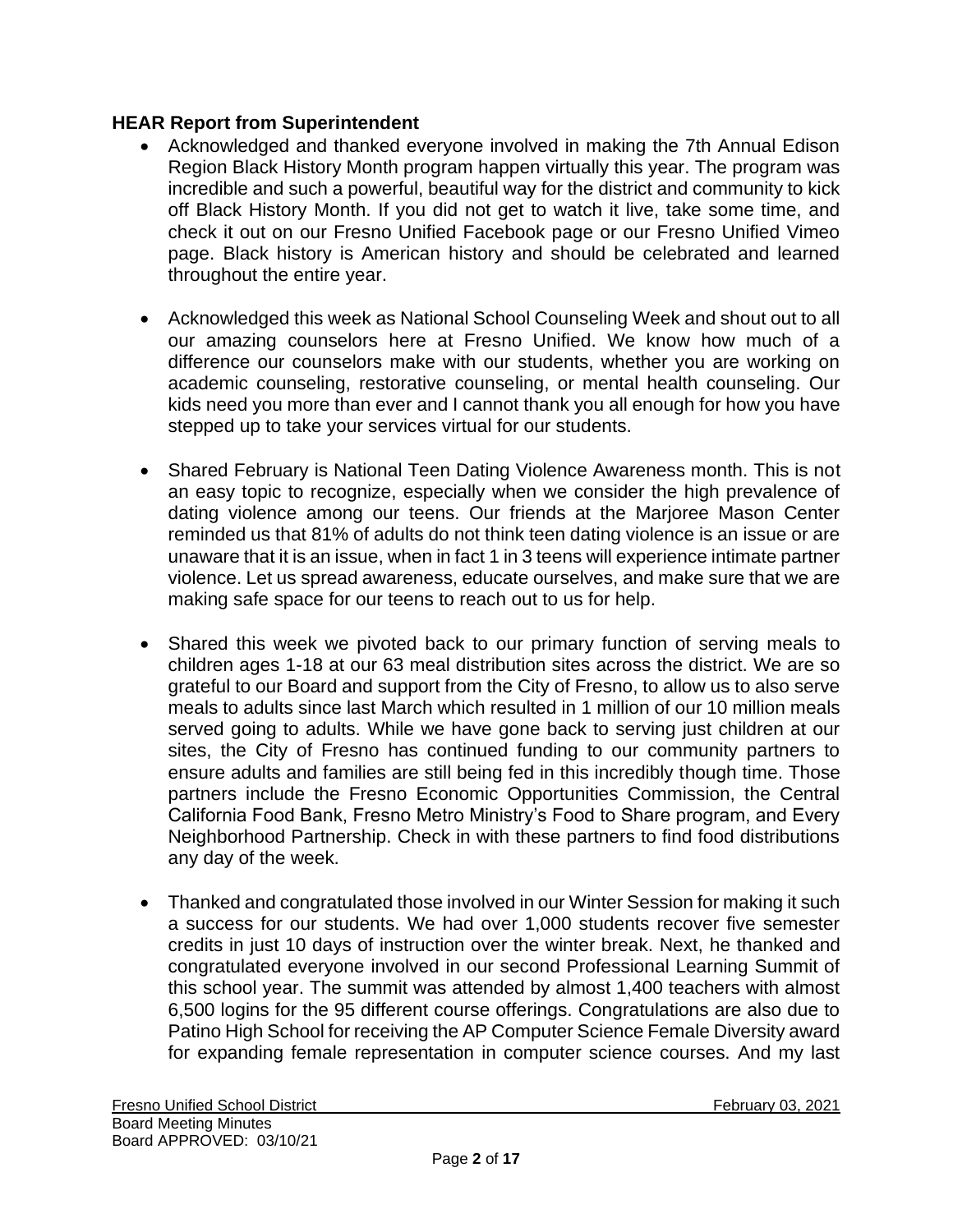congratulations tonight goes to Tim Carey, our athletic director and girl's lacrosse team coach at Hoover High School, for being named National Coach of the Year.

• Shared a great video from our team regarding self-care. As this pandemic stretches on, it is important that we all are truly taking care of ourselves so that we can continue to serve others. Vulnerability is key to true leadership – thank you to everyone involved in the video for sharing your story and encouraging support from our Fresno Unified Family.

# **BOARD/SUPERINTENDENT COMMUNICATION**

**Member Islas**: Commended the Edison Region and Lisa Nichols for the wonderful 7<sup>th</sup> Annual Edison Region Black History Month program. Shared shout outs for the McLane Region: Ewing Eagles for their kindness campaign; Yosemite Bears for their attention to teen domestic violence awareness; Rowell, Norseman, Mayfair Hidalgo, and Leavenworth for their continued work with meal distribution; and Misty Harrison and Brandon Yang of McLane. Thanked Shoes That Fit for donating 250 pairs of shoes to students at Mayfair. Congratulated student Anthony Rivas for winning an MLK award.

**Member Jonasson Rosas**: Recognized Lisa Nichols and the Black Student Unions. Read the definition of colors of the Kente Cloth. Recognized Roosevelt's Black Student Union for their artwork on displays used as meeting backgrounds. Requested information pertaining to district ventilation systems. Shared the district needs to get the message out pertaining to the Internship Partnership Program. Commented on the district's transfer policy and hopes to call attention to impact of transfers for children of district employees.

**Member Mills**: Thanked Lisa Nichols for the great program. Encouraged Tioga student, Juanita who wishes to be an attorney to stay the course and finish law school.

**Member Major Slatic**: Requested staff to continue to provide CIF direction.

**Board President Davis**: Requested clarity as to the district's plan to reopen. Shared with colleagues that the song sung by Superintendent Dr. Nelson in a video included in his Superintendent's Message to district staff was shared at a meeting of The Council of the Great City Schools. Asked Lisa Nichols is she would like to share regarding the 7<sup>th</sup> Annual Edison Region Black History Month program.

#### **OPPROTUNITY FOR PUBLIC COMMENT ON CONSENT AGENDA ITEMS**

The Board received zero submissions for public comment for items on the Consent Agenda.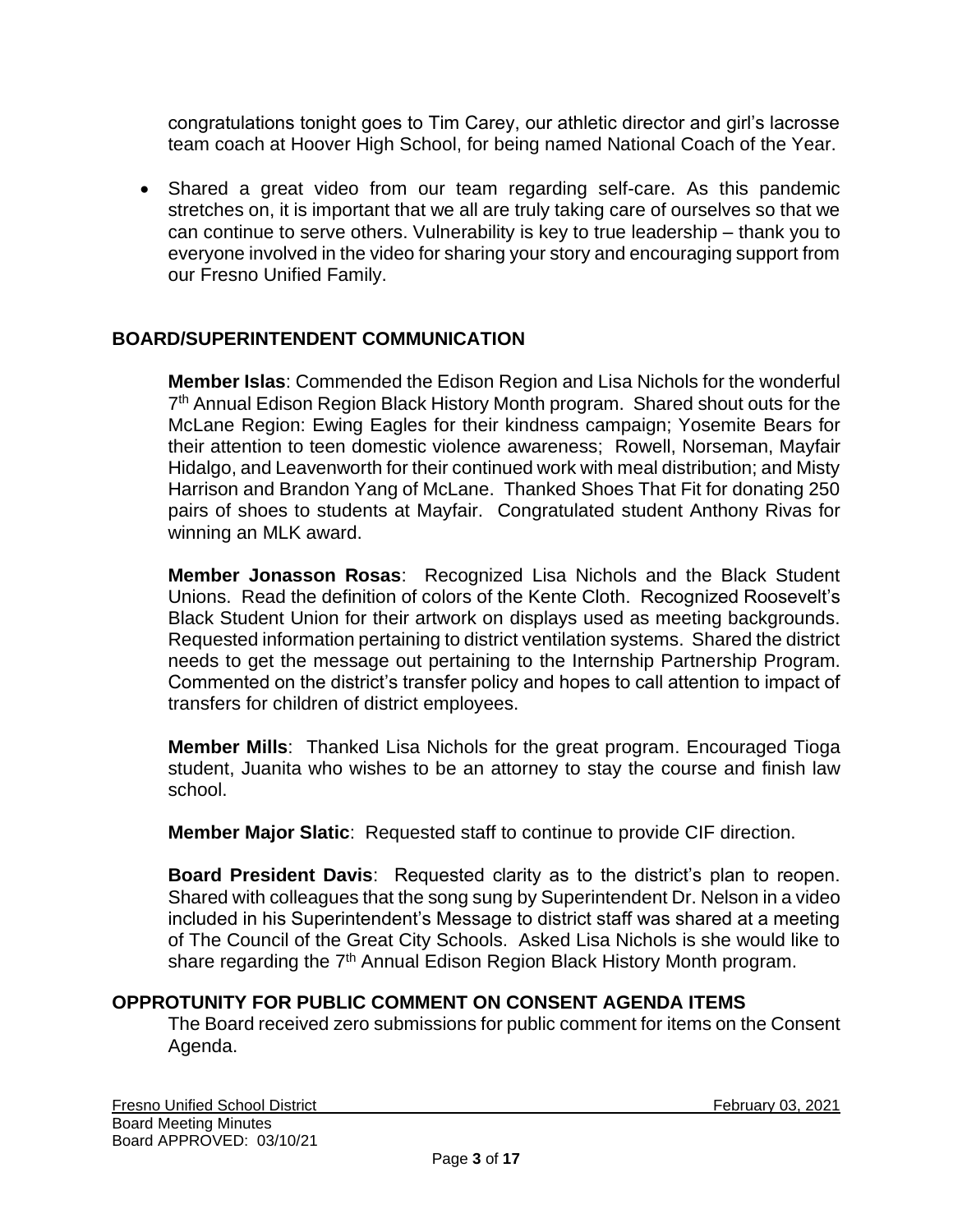On a motion by Board Member Mills, seconded by Board Member Cazares, the Consent Agenda with the exception of item A-6 which was pulled by the Board for further discussion, was approved by a roll call vote of 6-0-0-1 as follows: AYES: Board Members: Cazares, Islas, Jonasson Rosas, Mills, Major Slatic, and Board President Davis. ABSENT: Board Clerk Thomas.

# **A. CONSENT AGENDA**

# **A-1, APPROVE Personnel List APPROVED as recommended**, the Personnel List, Appendix A, as submitted.

### **A-2, APPROVE Minutes from Prior Meeting APPROVED as recommended**, the draft minutes from the January 13, 2021 Regular Board Meeting.

- **A-3, APPROVE the 2020/21 Classified Hourly, Classified Food Services Hourly and Management 261 Duty Days Revised Salary Schedules APPROVED as recommended**, the 2020/21 Classified Hourly, Classified Food Services Hourly and Management 261 Duty Days Revised Salary Schedules.
- **A-4, APPROVE Grant Application to the California Department of Education for the 2021/22 Workforce Innovation and Opportunity Act APPROVED as recommended**, a grant application to the California Department of Education for the 2021/22 Workforce Innovation and Opportunity Act.

# **A-5, APPROVE Independent Contractor Services Agreement for Dr. Olivia Lynch-Phase 2**

**APPROVED as recommended**, an agreement with Dr. Olivia Lynch to provide a curriculum review of K-12 Social Science and English Language Arts.

### **A-6, APPROVE Award of Bid 21-15, Bullard High School Fencing Improvements DENIED**, information on Bid 21-15, for new steel picket and chain-link fencing and gates at Bullard.

For the record, Board Members had comments/questions pertaining to Agenda Item A-6. A summary is as follows: Referenced workshop on facility improvements held a few months ago and at that time a request made to shift this project down the list. Now with COVID-19 and the new health and safety guidelines this project does not seem to be a prudent use of \$1.2 million dollars of resources. The current fence is in good working order and this project will only increase the height of the fence. It was recommended this project not move forward at this time. Commented fences are not a cause for security. A motion was made to use these resources in a different manner and not move forward with this project at this time. Requested clarity from staff on why this item is on the agenda. Commented on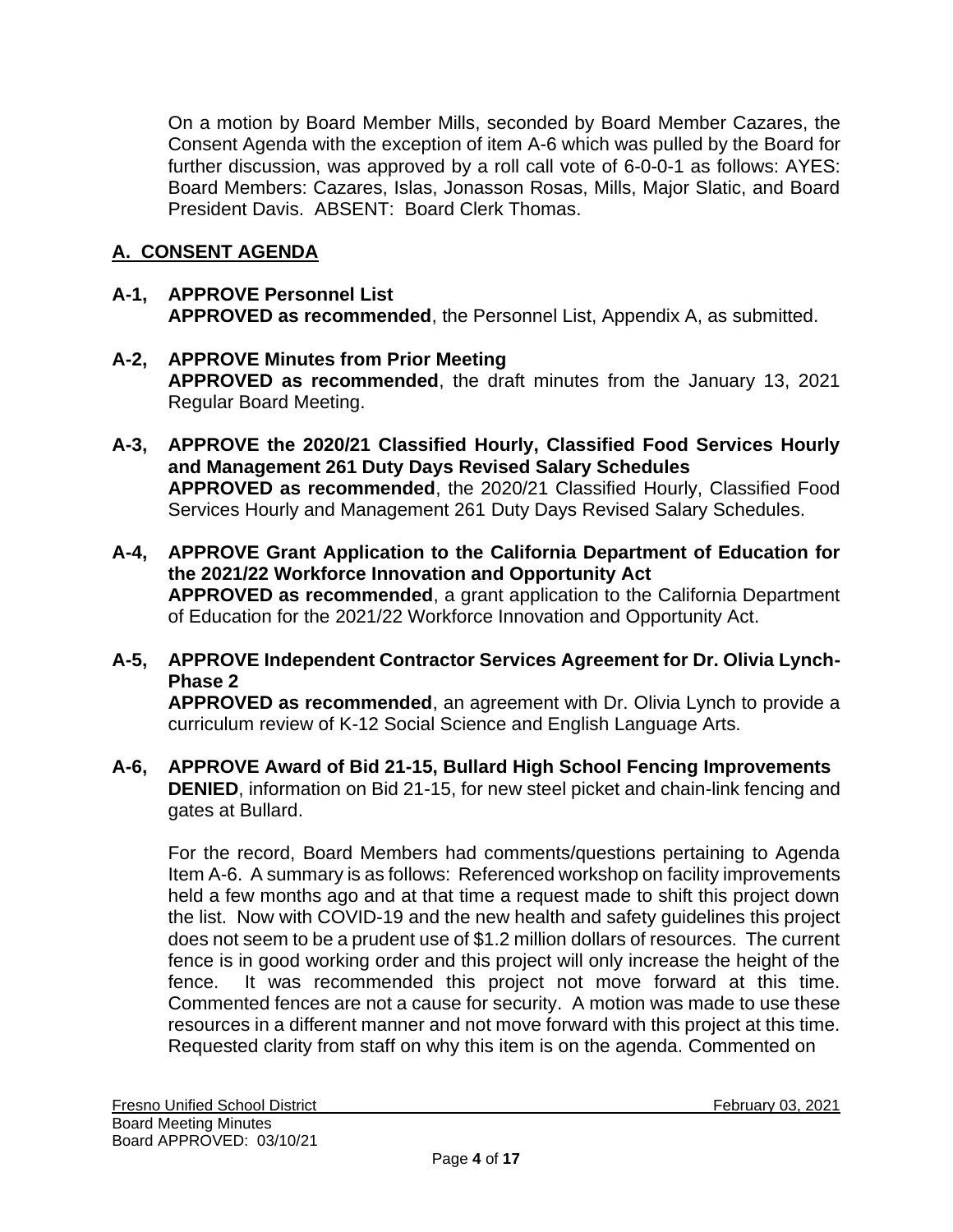# **A. CONSENT AGENDA – continued**

safety issues and concerns at Bullard High School. Commented on the ethnic diversity of Bullard High School. Commented on the age of current fence and the layout of the site. Requested clarity as to if the project is to only replace the fourfoot fence with a six-foot fence. Chief Operations Officer, Karin Temple, and Superintendent Dr. Nelson were available to provide clarity.

On a motion, by Board Member Jonasson Rosas, seconded by Board Member Islas, Agenda Item A-6 was denied with a roll call vote of 4-2-0-1. Votes to deny Agenda Item A-6 are as follows: AYES: Board Members: Islas, Jonasson Rosas, Mills, and President Davis. NOES: Board Members: Cazares and Major Slatic. ABSENT: Board Clerk Thomas.

#### **A-7, APPROVE Award of Bid 21-24, Columbia Elementary School Classroom Building Addition**

**APPROVED as recommended**, information on Bid 21-24, for construction of a new classroom building at Columbia Elementary School.

**A-8, APPROVE Award of Bid 21-25, Hoover High School Career Technical Education Building and Construction Trades, Classroom Shop Improvements**

**APPROVED as recommended**, information on Bid 21-25, for construction of Career Technical Education classroom improvements at Hoover High School to include a new woodshop, computer-aided-design lab, collaboration space for industry mentoring and project advising, and tool storage.

**A-9, APPROVE Award of Request for Proposals 21-21, Inspection Service, Repairs and Parts for Vehicles, Food Service Equipment and Warehouse Equipment**

**APPROVED as recommended**, information on Request for Proposals (RFP) 21- 21, to provide specialized inspection, maintenance and repair services in support of vehicles/equipment utilized for maintenance, and preparation and delivery of student meals. Staff recommended award by section to the best value, responsible bidders:

- Sections 1 and 2: Thermo King Fresno, Inc. (Fresno) \$190,000 est. annual amount
- Section 3: Cromer Material Handling (Fresno) \$100,000 est. annual amount
- Section 4: Hobart Service (Fresno) \$40,000 est. annual amount
- Section 5, Group 1: Golden State Peterbilt (Fresno) \$50,000 est. annual amount
- Section 5, Group 2: Kroeger Equipment & Supply (Fresno) \$100,000 est. annual amount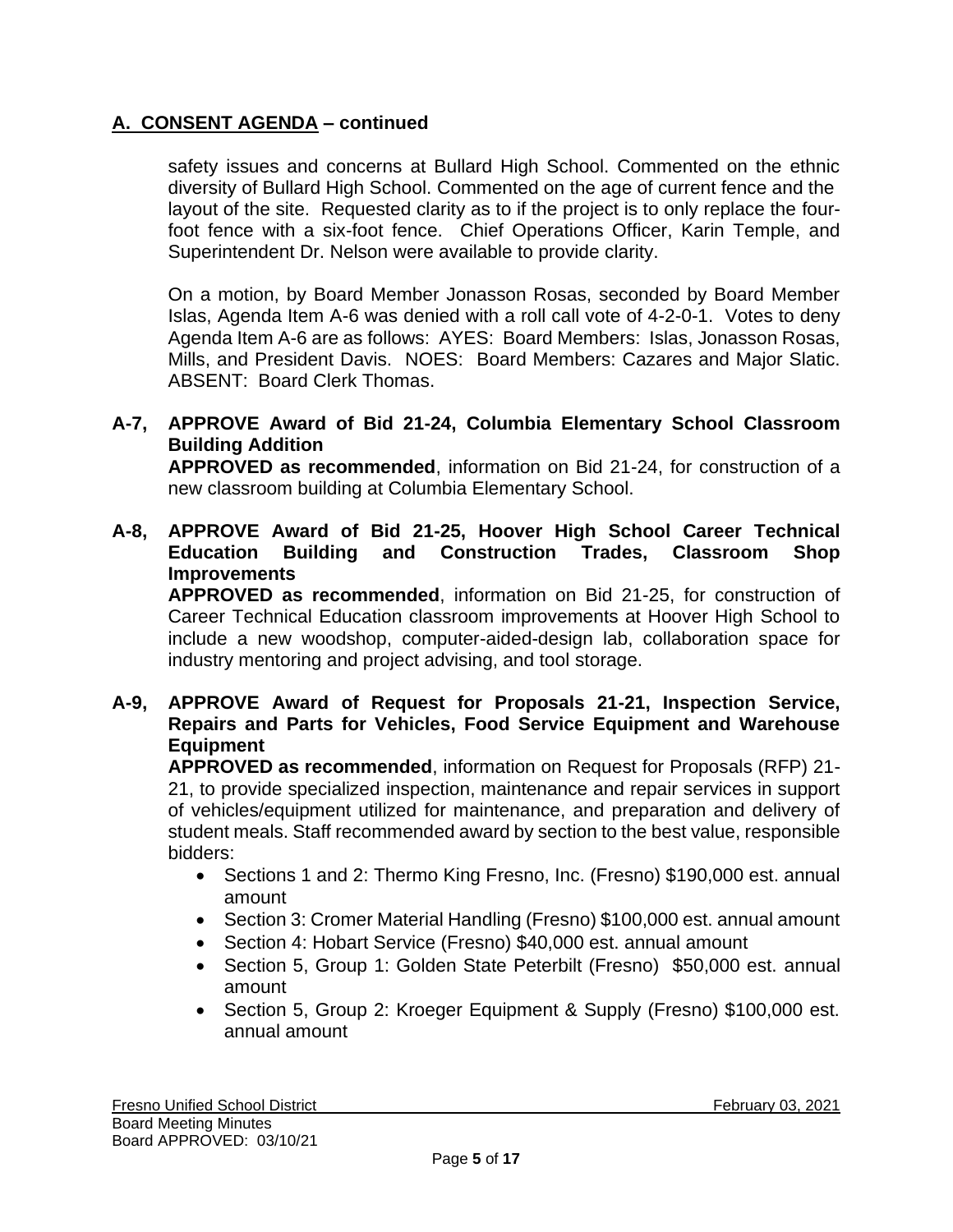# **A. CONSENT AGENDA – continued**

# **A-10, RATIFY Change Orders for the Projects Listed Below**

**RATIFIED as recommended**, information on Change Orders for the following projects:

- Bid 20-19, Fresno High School Career Technical Education (CTE) Building **Construction** Change Order 3 presented for ratification: \$38,804
- Bid 20-34 Section A, Gibson, Holland, Manchester Elementary Schools Multipurpose Building HVAC Upgrades Change Order 2 (Manchester and Gibson) presented for ratification: \$39,073
- Bid 20-36 Section A, Hoover High School Shade Structure and Site **Improvements** Change Order 2 presented for ratification: \$0
- Bid 20-48, Computech Middle School Parking Lot Improvements and Modular Classroom Infrastructure Change Orders 4 (Parking Lot) and 3 (Modular Infrastructure) presented for ratification: \$25,033
- Bid 20-55, Modular Classroom Infrastructure for Centennial, Eaton and Pyle Elementary Schools Change Order 1(Centennial, Eaton and Pyle) presented for ratification: \$50,602
- Bid 21-04, McLane High School Career Technical Education (CTE) Classroom Improvements Change Order 1 presented for ratification: \$26,030

# **A-11, RATIFY the Filing of Notices of Completion**

**RATIFIED as recommended**, Notices of Completion for the following projects, which have been completed according to plans and specifications:

- Bid 20-34 Section B, Powers-Ginsburg Elementary School and Baird Middle School, Multipurpose Building HVAC Upgrades
- Bid 20-50, Hoover High School Interim Modular Classroom Infrastructure

#### **A-12, RATIFY Purchase Orders from November 01, 2020 through November 30, 2020**

**RATIFIED as recommended**, information on purchase orders issued from November 01, 2020 through November 30, 2020.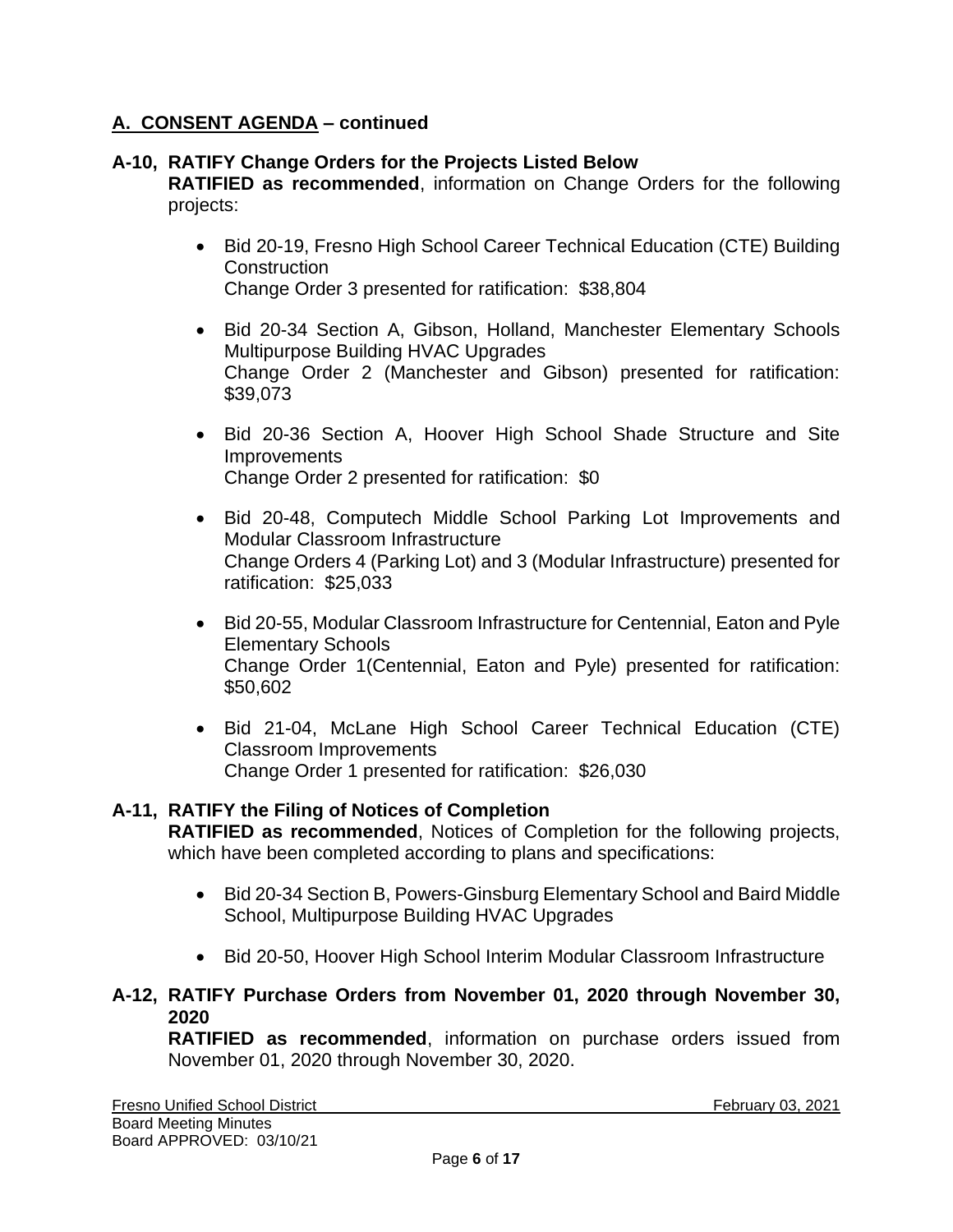# **UNSCHEDULED ORAL COMMUNICATIONS**

For the record, the Board received one submission of public comment for Unscheduled Oral Communications. It is as follows:

# **1. Caitlin Snee**

Last week a newsletter went home boasting about how teachers will be able to get vaccinated in a few weeks yet continuing to remind us that students will not return to the classroom until the county reaches 3.9 new cases per 100K people daily. However, these two solutions to the health crisis seem to contradict one another. It doesn't make sense to vaccinate teachers rapidly but still not allow students to quickly go back on campus once vaccinated adults are 85-95% immune to Covid-19.

Further, the majority of teachers and parents at my children's schools would like to return to in-person learning. We know kids learn best in the classroom and we have all gone to great lengths to accommodate distance learning through the pandemic. However, now we have a solution to the health crisis. A vaccine. Whatever is happening at a political level needs to be put aside for the sake of our children. We don't have any more patients to extend to the District as the children continue to take a hit in their education. I'm urging you to come together before the community loses trust in the school system and you have a bigger crisis on your hands.

The CDC and California Department of Public Health state that returning to school can be done safely and neighboring districts have been implementing this for months.

The time is now to return the students to the classroom.

# **B. CONFERENCE/DISCUSSION AGENDA**

### **B-13, DISCUSS and DECIDE in the Matter of the Golden Charter Academy Charter Petition**

Golden Charter Academy, a California non-profit public benefit corporation, delivered a petition to the district to operate a new charter, Golden Charter Academy, seeking authorization to operate July 01, 2021 through June 30, 2026. The charter proposes to open Fall 2021 with 198 students in grades transitional kindergarten through third. The petition was received by the Charter Office on October 23, 2020 and a Public Hearing was held at the December 09, 2020 Board meeting.

# **OPPORTUNITY for Public Comment**

For the record, the Board received 50 submissions of public comment for Agenda Item B-13. They are as follows: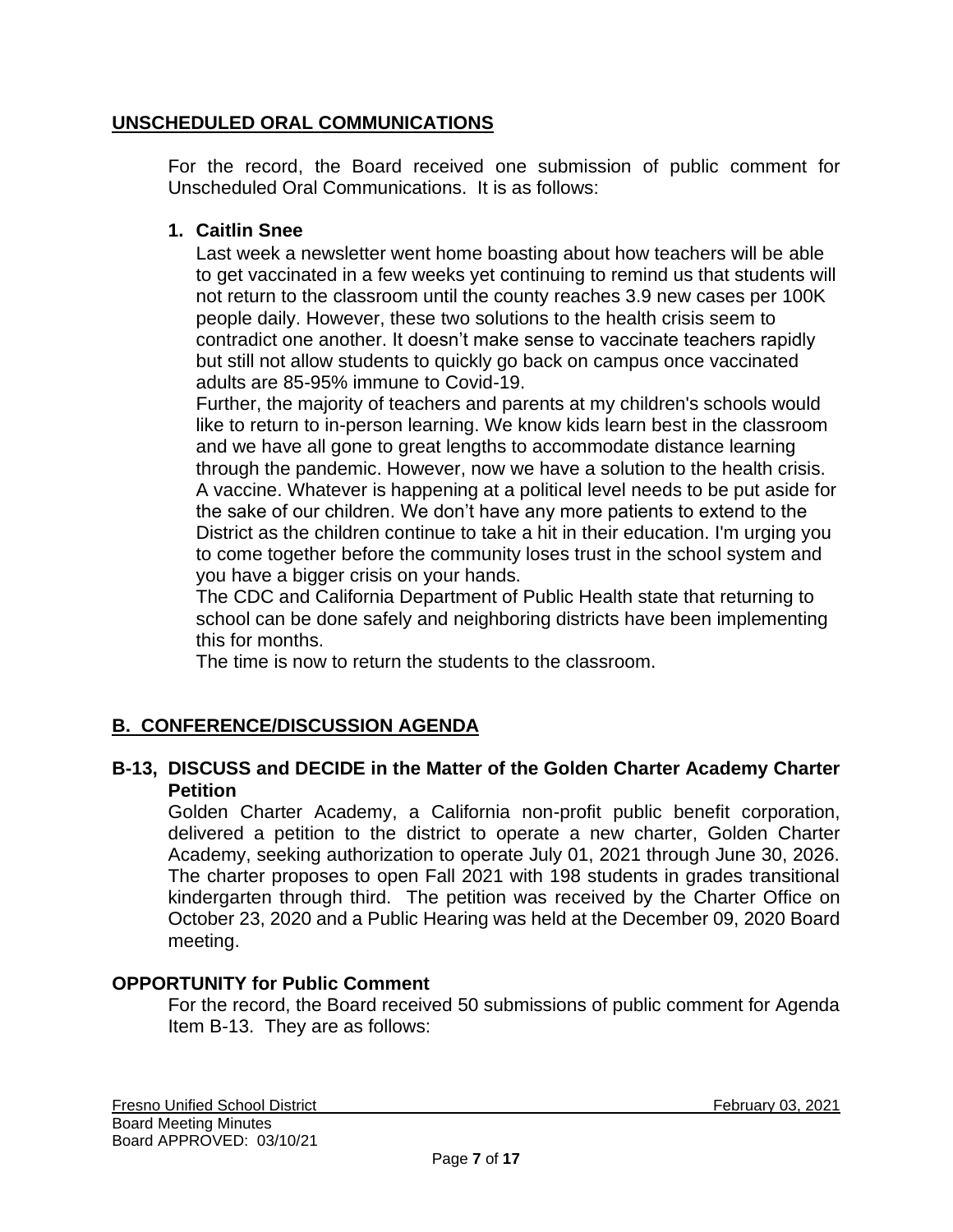# **1. Isaiah Huston**

I fully support the Golden Charter Academy; Rob and his team are doing great things for the youth of Fresno.

### **2. Martell Golden**

My name is Martell Golden and I support the Golden charter Academy 100%. You know now and days schools are becoming empty less students are graduating every year. Let's switch the narrative Let's bring excitement back to learning let's Be Golden with the GCA.

#### **3. Justina Perry**

Glad to be a communal support the school.

### **4. Karisma Senegal**

I will love to give my support in this email as well as this school. I will love for it to get started for the community we need things like this to come into the community and also as much as I want my 3 year old daughter to start and spread her wings with learning blessings.

### **5. Jacob and Leanna Villalobos**

Hello my name is Jacob Villalobos. Me and my wife Leanna Villalobos are in support of this charter school. My son is hopefully starting kindergarten there this coming school year. We've tried preschool with a traditional classroom setting, and didn't work to well with my sons active lifestyle. When I spoke with rob golden he explained the way they were structuring the classroom, and also being partnered With the Fresno Chaffee zoo. I want the best for my son, as we all want for our children. I truly believe this structure of class will be beneficial for my son as well as other children in the community. I'm looking forward to seeing golden charter school being a successful school for all children.

#### **6. Todd Hilliard**

I support Golden Charter Academy

**7. Crystal Hilliard**

I support this school.

**8. Crystal Chavez**

I support this school.

#### **9. Melanie Smith**

Melanie Smith- Golden Charter Academy will provide a uniquely rich learning experience for its students. I'm so excited for my son to attend and get to learn in an environment that creatively connects learning standards to the real world through place based learning! I know students will be excited to learn and grow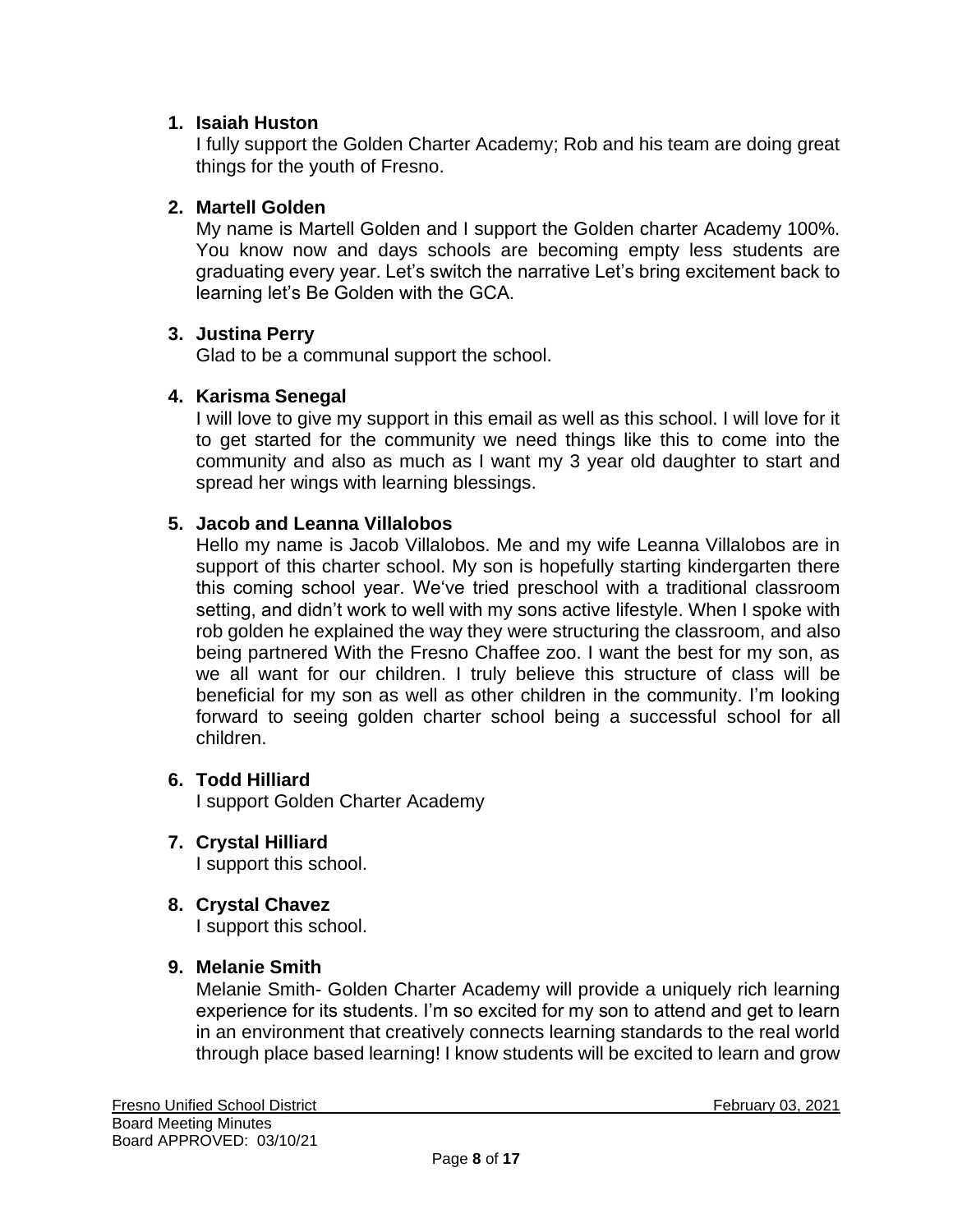as they get to explore the world around them. And I believe this opportunity of place based learning will foster a love and care for the environment, shaping students into people who will love learning and make the world a better place! What a gift to our kids and our community!

# **10.Ruth Holmes – (Voice Message Transcribed)**

Hi, my name is Ruth Holmes and I'm calling in regards to charter academy and uhm, I think charter academy is going to be a great fit for our young students coming up. Uh, I have a granddaughter that's enrolled there, and I know it will be a fun opportunity to work hands on with some of the things they're going to do, and I think we need the school very badly. Alright, thank you.

# **11.Kamara Everson – (Voice Message Transcribed)**

Hello, my name is Kamara Everson and I would like to recommend Golden Charter Academy be approved by Fresno Unified. This school offers a unique opportunity for all students to succeed. So again, I would love to recommend Golden Charter Academy. Thank you.

# **12.Anthony Conley – (Voice Message Transcribed)**

I support the Golden Academy because I believe it is a great opportunity for young African American men to see leadership in the community. Thank you.

# **13.Mitchell Shaw – (Voice Message Transcribed)**

Good Morning! My name is Mitchell Bauer Shaw. I'm calling in just to give a recommendation to Golden Charter Academy that it would be approved by Fresno Unified. I believe that a school like Golden Charter in conjunction with the Chaffee Zoo would provide kids, uh, underserved kids with the change to have a great start in life is simply, there is no price that can be put on it. So again, I am just calling in in favor of Golden Charter Academy. My name is Mitchell Shaw, my phone number is 559-824-0051.

# **14.Dr. Gennean Bolen – (Voice Message Transcribed)**

Hello, this is Dr. Gennean Bolen. I'm commenting on the Golden Charter Academy. I recommend Golden Charter Academy be approved by Fresno Unified. This school will offer a unique opportunity for all students to succeed. Vote yes!

# **15.Lynnette Brown – (Voice Message Transcribed)**

Good Afternoon! My name is Ms. Lynnette Brown, I am the President of the Black Faculty/Staff Association at Fresno State. I'm calling to recommend the Golden Charter Academy to be approved by Fresno Unified School District. This school offers a unique opportunity for all students to succeed. So yes, I vote yes, and I look forward to working with the administration and hopefully collaborating with them at Fresno State uhm and Fresno Unified, I look forward to collaborating. Thank you much! Bye.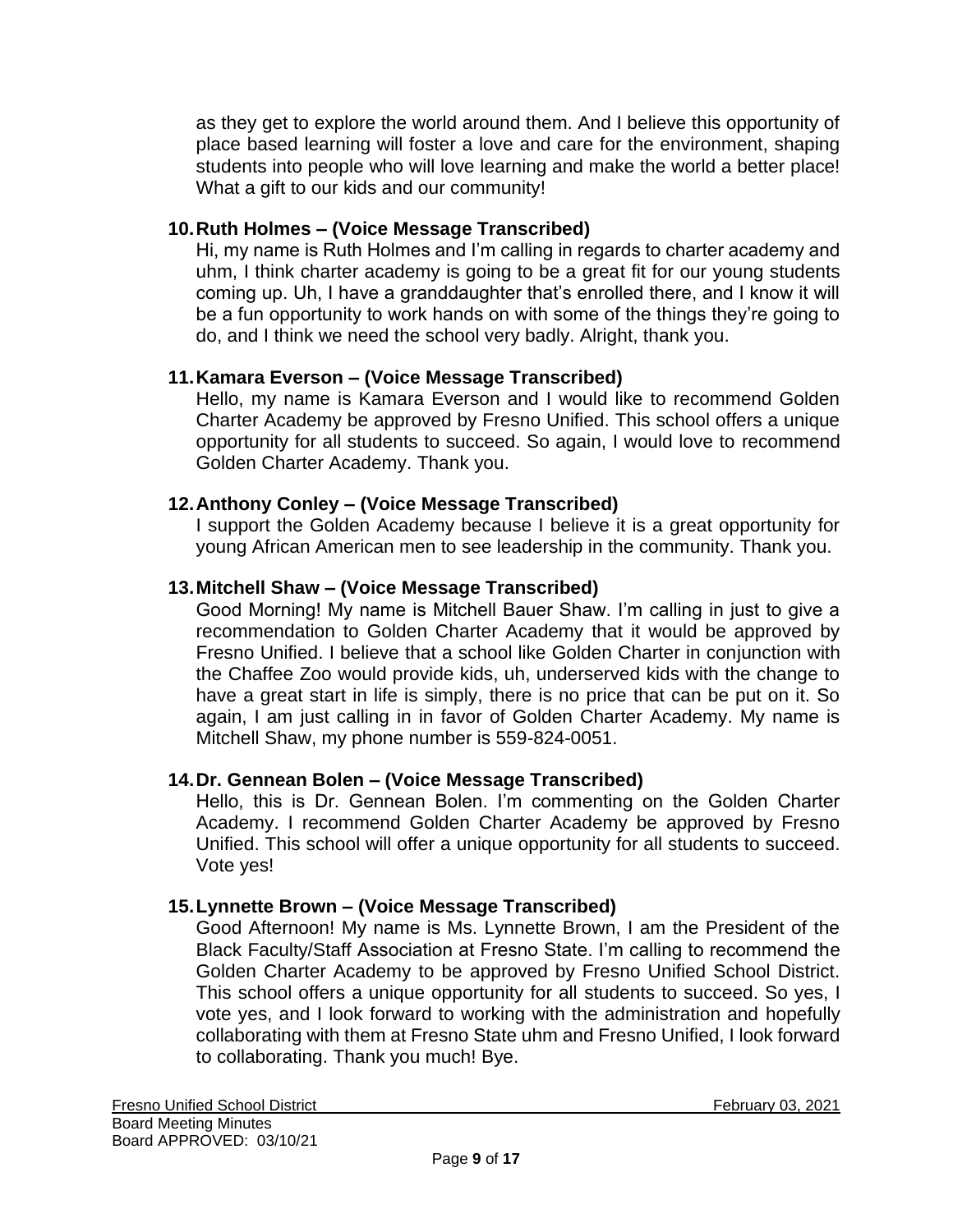# **16.James – (Voice Message Transcribed)**

Hi, my name is James. I am from Job Bookkeeping and Consulting Service. I'd like to recommend Golden Charter Academy to be approved by Fresno Unified. I think it is the right thing to do. Vote yes! Thank you, bye.

### **17.Phyllis Blue – (Voice Message Transcribed)**

Hello, uhm, I am calling about the Golden Charter Academy and I'd like to express my support for the academy that it will be able to be approved by the Fresno Unified School District as a opportunity for students to be able to succeed in school, to get the attention that they need to guide them in their journey to academic success. Uhm, so I vote yes for the Golden Charter Academy.

#### **18.Pastor B. T. Lewis – (Voice Message Transcribed)**

Hello, my name is Pastor B. T. Lewis of the Rising Star Baptist Church in the southwestern region of our city. Calling in regard to the Golden Charter Academy. It is my desire that our Board would vote in favor of Golden Charter Academy. I think that this school can be a tremendous asset to the education of our students and a great influence on their success. So please vote yes on approving this academy. God bless you and have a great evening.

### **19.Desi Woods Jones (Voice Message Transcribed)**

Yes, Good Afternoon! My name is Desi Woods Jones and I am calling in reference to an item that is on your board agenda tomorrow, the Golden Charter Academy that is looking to get approval from the Fresno Unified School District. I am the state president for Black Women Organized for Political Action, and I am calling to really stress how important this academy is and am strongly urging board members to support this. Again, this is Desi Woods Jones, President of Black Women Organized for Political Action and I am encouraging board members to support Golden Charter Academy that is on your agenda tomorrow. Thank you.

#### **20.JoJo**

Our family wanted to express our support for Golden Charter Academy. We are excited to continue our child's education with Golden Charter Academy.

#### **21.Donald Wilkerson – (Voice Message Transcribed)**

This is Donald Wilkerson in support of charter academy school. Thank you.

# **22.Ariel Golden – (Voice Message Transcribed)**

Hello, this is Ariel Golden. I'm just calling to say that I stand in support of Golden Charter Academy School. Thank you so much, bye-bye.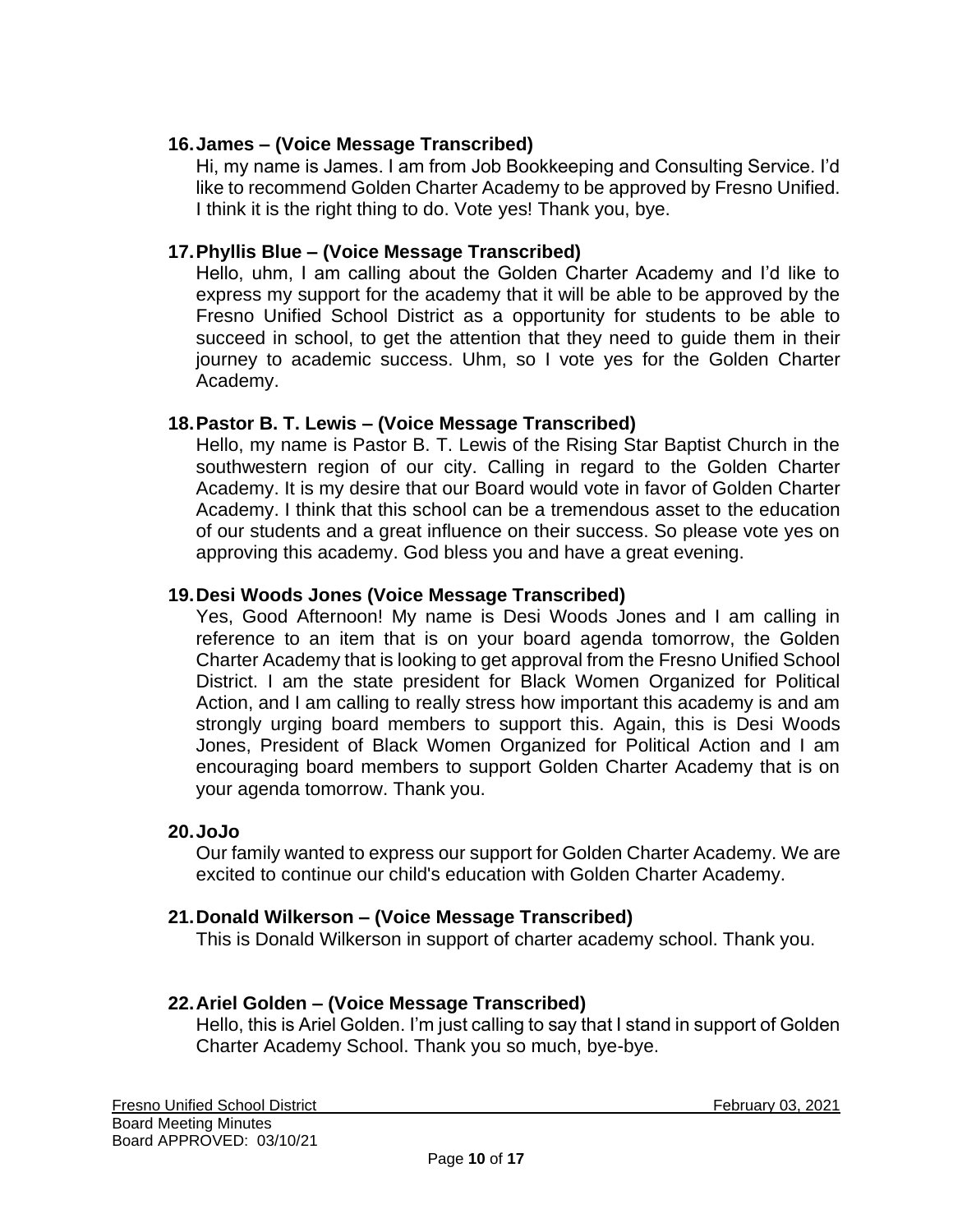# **23.Holly Wilkerson – (Voice Message Transcribed)**

Holly Wilkerson, Fresno California. Calling in regard to standing in support of the Golden Charter Academy School of Fresno, California. Thank you.

# **24.Ozell Thompson – (Voice Message Transcribed)**

Hello, this is Ozell Thompson and I am calling in support of Golden Charter Academy. I think it's going to be great for our community in helping our youth. We have a good example in the young man that is starting this school. His life has been very good and the way he has lived his life very exemplary in what he has done in his football career, but more importantly, his love for youth and young people is what is really standing out. So, I think that the school district and the community of Fresno County should jump in behind this project and support it. God bless, have a good day.

# **25.Latina Parks Guy – (Voice Message Transcribed)**

Hello, my name is Latina Parks Guy and I absolutely stand in support of Golden Charter Academy School. Uhm, I have known the founder of the school for probably since the seventh grade and he is a phenomenal young man of great character and I am sure he will put everything he has, his entire heart into making sure the school is a success. Thank you very much for your time. If you need to reach me, I can be reached at 559-349-5953. Thank you for your time.

# **26.Rolinda Golden – (Voice Message Transcribed)**

Hello, my name is Rolinda Golden and I'm calling to stand in support for the Golden Charter Academy School which is needed in our community. So, I'm asking for it to be approved and so we can move forward helping our children to succeed with a better education. Thank you.

# **27.Anthony Wilcox – (Voice Message Transcribed)**

Anthony Wilcox calling to say that I support Golden Charter Academy and wanted to leave a message in reference to that matter. Again, Anthony Wilcox and I support Golden Charter Academy.

# **28.Brandon Brown – (Voice Message Transcribed)**

My name is Brandon Brown and I recommend the Golden Charter Academy to be approved by Fresno Unified. This school offers a unique opportunity for students to succeed. Please, vote yes!

# **29.Stephanie Wallace – (Voice Message Transcribed)**

Hi, my name is Stephanie Wallace and I'm calling regarding the Golden Charter Academy School, and I really believe it will be a great asset for the community. It will help provide jobs that are needed, help build up the economy, and I really think it is just a wonderful idea. Thank you.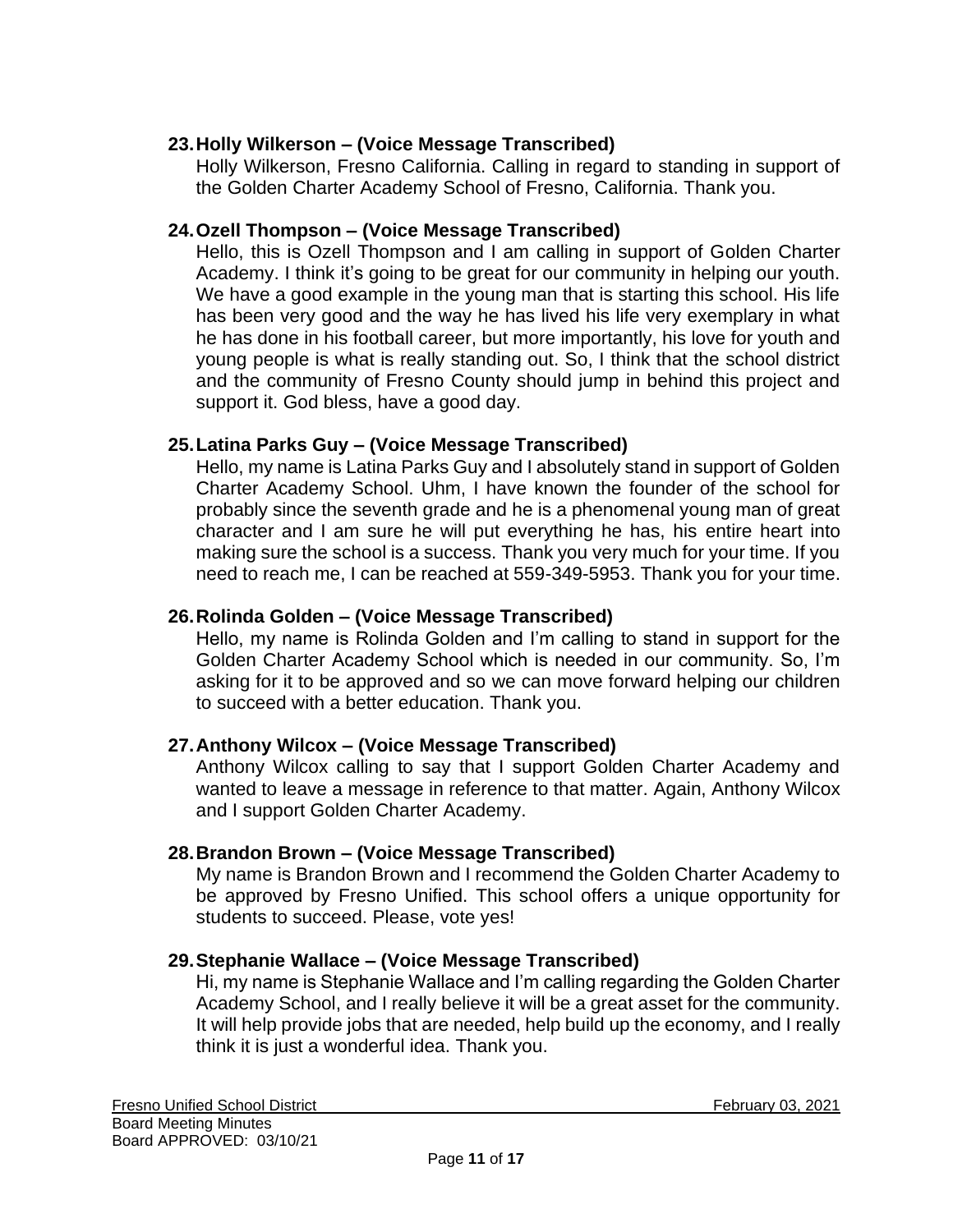# **30.Melody Walcott – (Voice Message Transcribed)**

Hello, my name is Melody Walcott. I recommend Golden Charter Academy be approved by Fresno Unified. The school offers a unique opportunity for all students and I'm asking the board to vote yes for the charter.

# **31.Javan Childs – (Voice Message Transcribed)**

Hi, this is Mr. Childs. I am both a parent and a community member of Fresno Unified School District and I wanted to recommend that Golden Charter Academy to be approved by Fresno Unified. As this school offers a unique opportunity for all students to succeed. So, I highly recommend that we really consider, and that we approve the establishment of Golden Charter Academy. Thank you.

# **32.Luis Romero – (Voice Message Transcribed)**

Hello, my name is Luis Romero and I support the Golden Charter Academy to be approved by the Fresno Unified School District. It provides a unique opportunity for students to succeed. Thanks, bye.

### **33.Darlene Atkinson – (Voice Message Transcribed)**

Hi, my name is Darlene and I stand in support of Golden Charter Academy School. Again, my name is Darlene Atkinson and I stand in support of Golden Charter Academy School.

# **34.Mia Hodge – (Voice Message Transcribed)**

Hi, I'm calling to recommend that the Golden Charter Academy be approved by the Fresno Unified School District. I believe this environmental educational opportunity will equip learners with knowledge, skill, and motivation to address the complex environmental challenges of the  $21<sup>st</sup>$  Century. Voting yes for Golden Charter Academy. Name is Mia Hodge, Executive Director, Another Level Training Academy.

# **35.Jabron Wilson – (Voice Message Transcribed)**

Hello, I would like to recommend Golden Charter Academy to be approved by Fresno Unified. This school offers a unique opportunity for all students to succeed. I would also like to vote yes for it as well. I look at the west side and would like to point out the fact it is going about technology which is growing in the next days and in the world of course every day and also the fact of the awareness of social injustice and also, of course the understanding of education and how important it is and also other areas as well, such as trade, environmental studies and other things as well. So, yes, vote yes for Golden Charter Academy. Thank you now, you have a good one.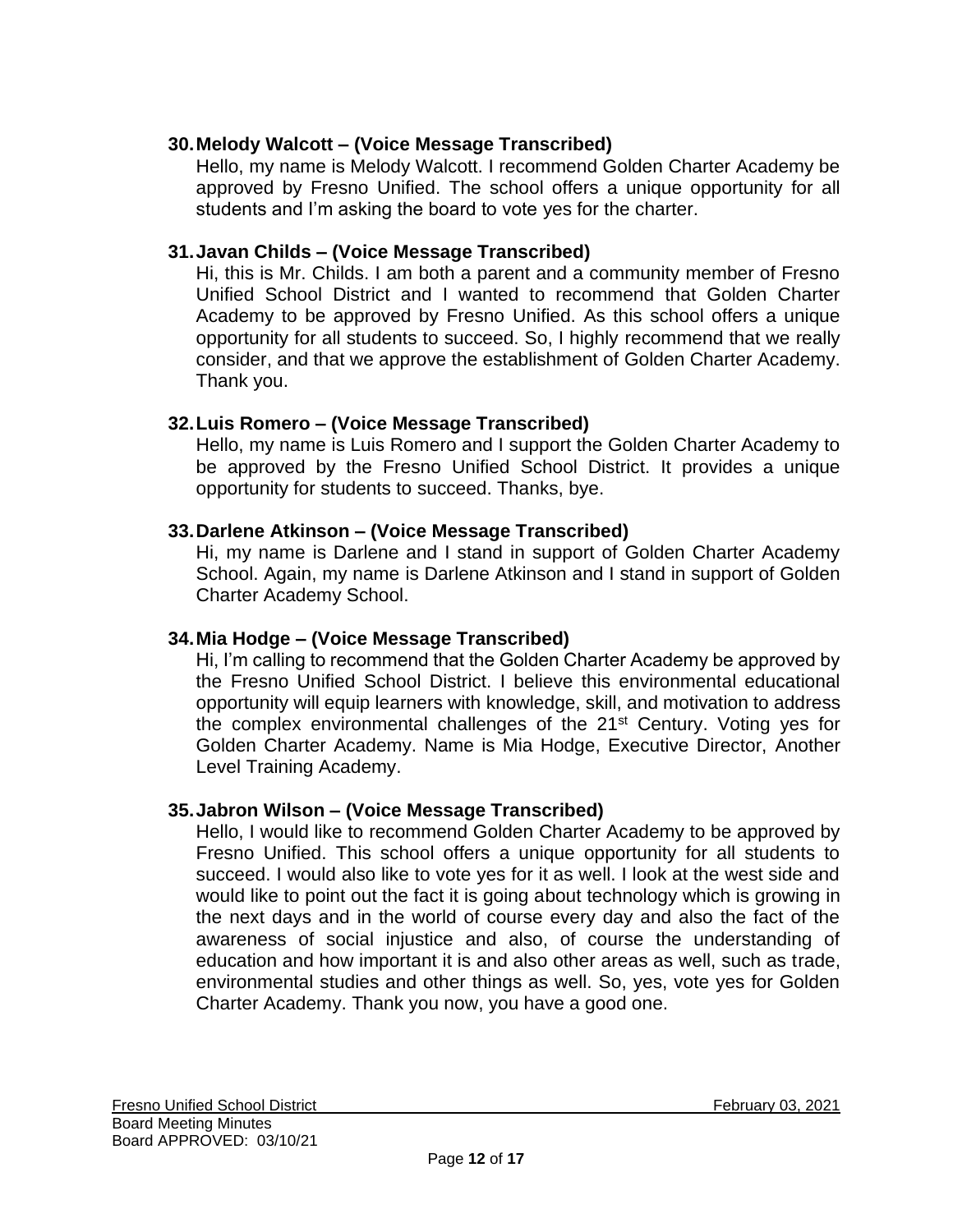### **36.Lakita Brazil – (Voice Message Transcribed)**

Hi, my name is Lakita Brazil. I am calling in support of the Golden Charter Academy School and uhm, I just want to say that I believe it is a wonderful thing and I'm proud to have it here in Fresno. Thank you.

### **37.Keisha Hoff – (Voice Message Transcribed)**

Yes, Good Afternoon, my name is Keisha Hoff and I am uhm am calling in reference to Golden Charter Academy. I was calling to say that I am in favor of the academy and I think it will be a great addition to the community. Thank you.

#### **38.Gina Garrett – (Voice Message Transcribed)**

Hi, my name is Gina Garrett and I was calling in to express my support for Golden Charter Academy and I recommend Golden Charter Academy be approved by Fresno Unified School District. I think this school will offer a unique opportunity for all students to succeed. Please vote yes, thank you.

#### **39.Jaqueline Sellers**

As a Fresno Native, I am excited to see this school come to our community for the children who have a love for animals

#### **40.Lanika George – (Voice Message Transcribed)**

Hi, my name is Lanika George and I stand in support of Golden Charter Academy School. Thank you.

#### **41.Cynthia Sterling – (Voice Message Transcribed)**

Hello, my name is Cynthia Sterling, former Fresno City Councilwoman and I am calling to recommend that Golden Charter Academy be approved by the Fresno Unified School Board . This is a unique school; it offers a great opportunity for all our students to succeed and I am asking that each of the board members vote yes. Again, my name is Cynthia Sterling have a great day.

#### **42.Dustin Cameron – (Voice Message Transcribed)**

Hi, my name is Dustin Cameron calling in support of Golden Charter Academy. I believe this will be a tremendous asset to our community and presents some great unique opportunities to our children. Thank you.

#### **43.Clare Crawford**

Board members raised multiple concerns with this petition in the previous hearing, many of which continue to be significant concerns, as well as additional issues raised by additional materials GCA submitted. These issues demonstrate that the petitioners are unlikely to successfully implement the proposed program and should be denied.

GCA's plan includes illegal financial arrangements for leasing property and a start up loan with the GCA CEO. This is a conflict of interest and self-dealing,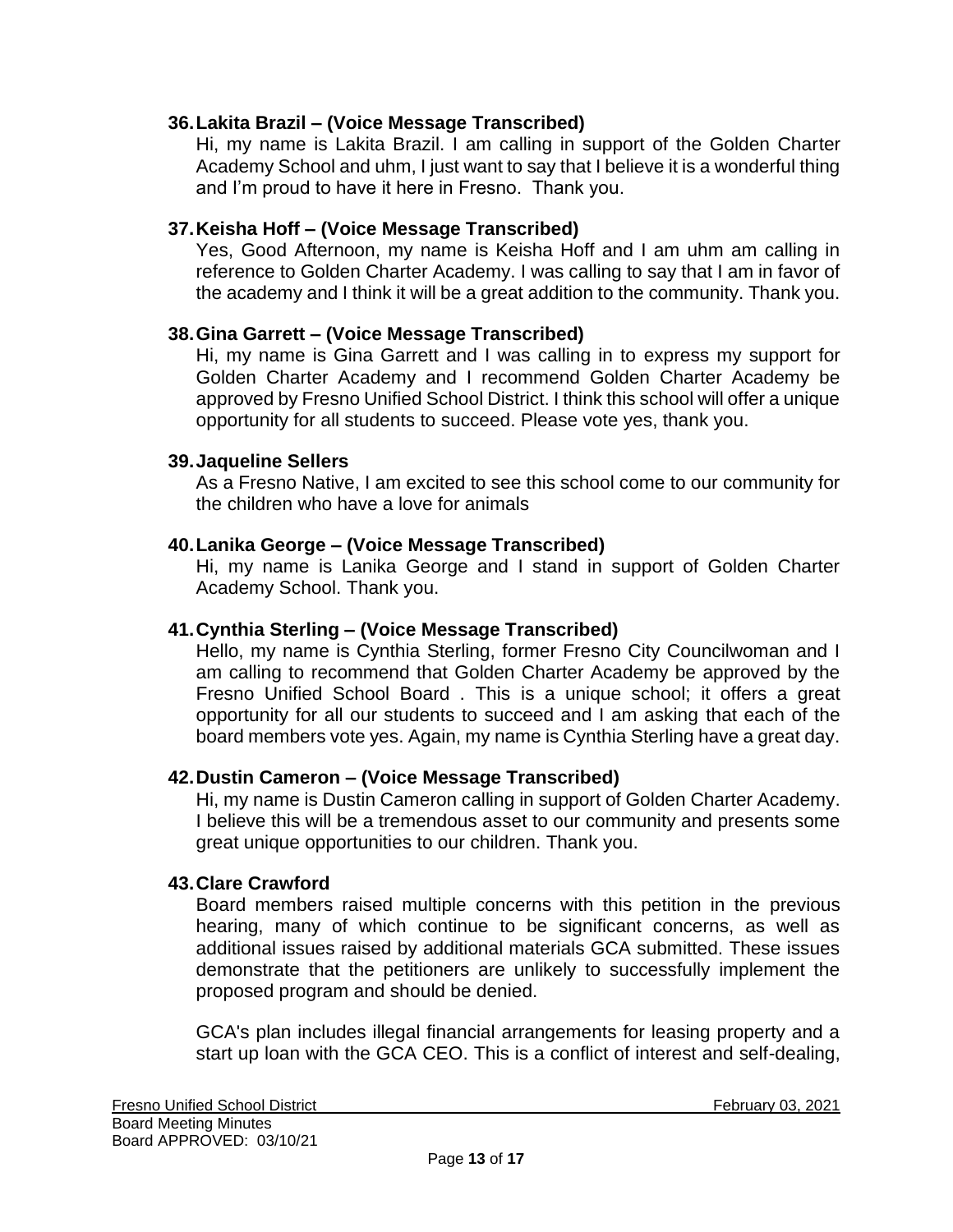and violates California law, leaving no legal long-term facilities plan. The short term facilities plan includes a lease that has provisions that violate the requirement to operate as a non-sectarian school. Both of these plans raise serious questions about the ability of the petitioners to successfully run a school.

Enrollment projections are unrealistic and the budget omits relevant costs, like relocation costs, making it unlikely they will be financially sustainable. Staff did not conduct a community impact analysis, however, we believe the school may negatively impact surrounding schools, and the lease provisions requiring that school activities adhere to Catholic teachings are illegal and make the school unwelcoming to LGBTQ families.

The petition has numerous deficiencies and serious problems with the budget, governance and facilities plans. More detail on these issues are included in two analyses I sent to Board Members. Denial requires only one finding, however we have identified that this petition should be denied based on several of the legal bases contained in California's Education Code and urge the Board to deny the petition.

# **44.Liz Shied – (Voice Message Transcribed)**

Hi there, my name is Liz Shied, and I am calling to recommend Golden Charter Academy be approved by Fresno Unified. This school offers a unique experience for all learners and I recommend that you vote yes. Thank you.

# **45.Viva Straughter – (Voice Message Transcribed)**

Hello, my name is Viva Straughter and I am calling on the subject matter of the Golden Charter Academy, and I would like to make a recommendation that we definitely consider and approve Golden Charter Academy to be approved by Fresno Unified School District and I mean this is a great opportunity and just a great staple for our students to be able to succeed in education and I vote yes on Golden Charter Academy to be approved by Fresno Unified School District. Thank you.

# **46.Gregory Barfield – (Voice Message Transcribed)**

Hi, my name is Gregory Barfield and I wanted to express my support for an item you have tomorrow on the approval of the Golden Charter Academy. I believe that the Golden Charter Academy should be approved by Fresno Unified. The school offers a very unique opportunity for students of all hues to succeed and I believe that the appropriate action is to approve this agenda item. Thank you so very much and God bless you all and keep doing the great things you are doing to educate our kids in the city of Fresno. Bye-bye.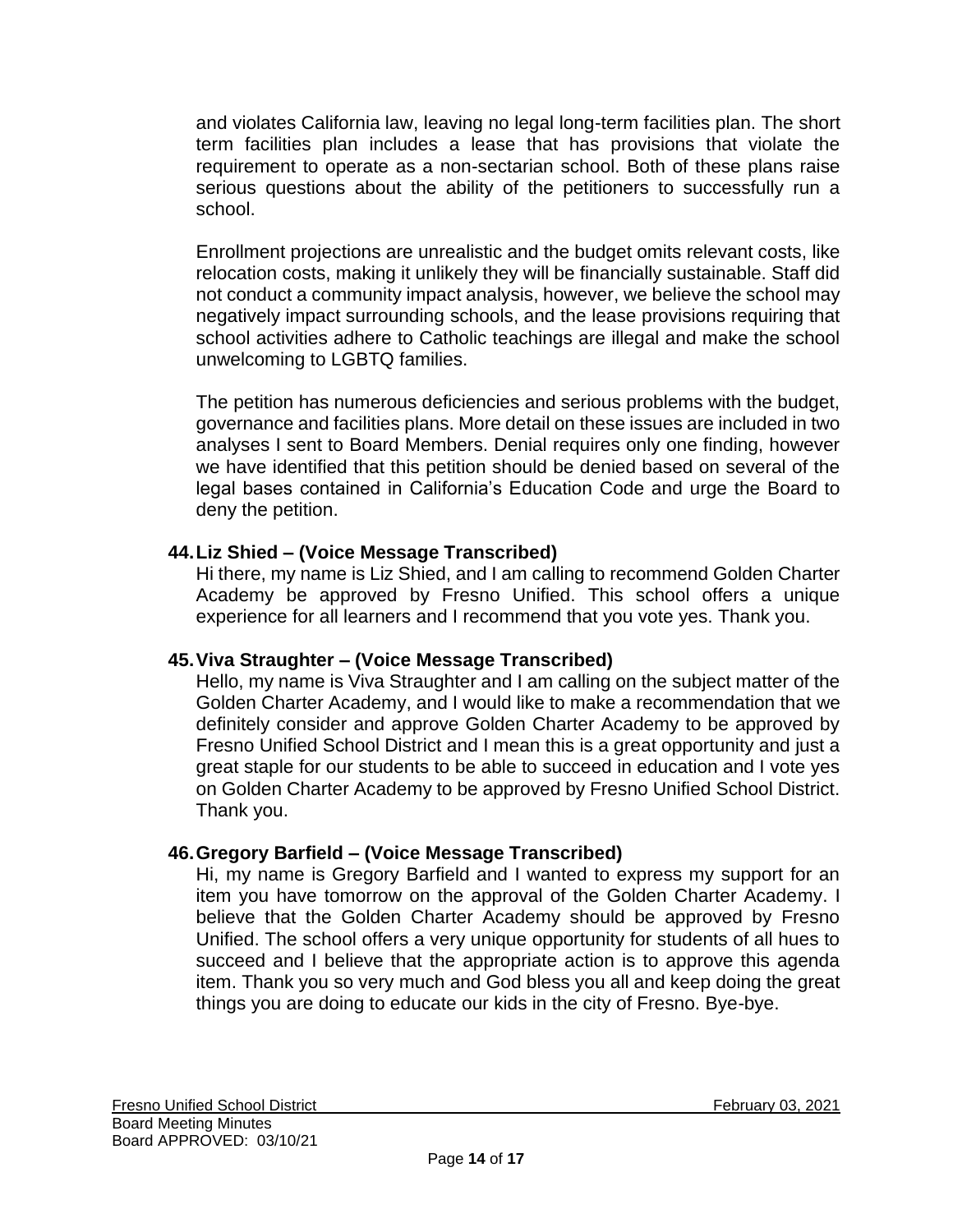# **47.Kimberly Tapscott-Munson – (Voice Message Transcribed)**

Hi, this is vice president of the Fresno County Board of Education. I would like to make my recommendation for Golden Charter Academy, that they be approved by Fresno Unified School District. This school offers a unique opportunity for all students to be successful and I would be more than happy to give a vote of yes that their charter is granted and approved by Fresno Unified School District. A yes, yes, yes vote! Thank you so very much. My name once again is Kimberly Tapscott-Munson. My telephone number is, 559-243-6007 and it is Tuesday, February 2 and the time is 7:07 p.m. Thank you very much. Goodbye.

# **48.Dr. Carry Santos – (Voice Message Transcribed)**

Hi, my name is Dr. Carrie Santos. I would like to recommend that Golden Charter Academy be approved by Fresno Unified. This school offers a unique opportunity for students to succeed. So, I'd like to vote yes on this matter. In addition, it appears to cater to underserved and underrepresented students who sometimes have difficulty in regular public schools so this will give them a unique opportunity to excel and do well.

# **49.Ashley Wilcox (Voice Message Transcribed)**

Hello, my name is Ashley Wilcox and I am calling because I support Golden Charter Academy and uhm, I think that they are a great community school in the Fresno community and uhm, they are doing amazing things.

# **50.Jean Kennedy – (Voice Message Transcribed)**

Yes, my name is Dr. Jean Kennedy and I am calling on behalf of the group that is wanting to support the Golden Charter Academy and to be approved by Fresno Unified School. I personally am supportive of charter schools I've seen their success in other states, and it gives the community an option and so I'd like to see those kinds of options be offered here in Fresno, uh so our kids have again options. I'm sending my vote in for the Golden Charter Academy and hopefully Fresno Unified will want to partner with this charter school and have a win-win situation for all the students. Thank you.

For the record Board Members had comments/questions pertaining to Agenda Item B-13. A summary is as follows: Commended the thought and innovation behind this petition. Commented responsibility of board member is to ensure everything is done to create the best educational environments for students. Commented there is a petition review process and the role of the staff is to provide recommendation and role of board member is to decide if charter should be granted. Expressed concern regarding perceived deficiencies of the petition. Instructional Superintendent Carlos Castillo, Legal Counsel Susan Hatmaker, and Mr. Golden were available to provide clarity.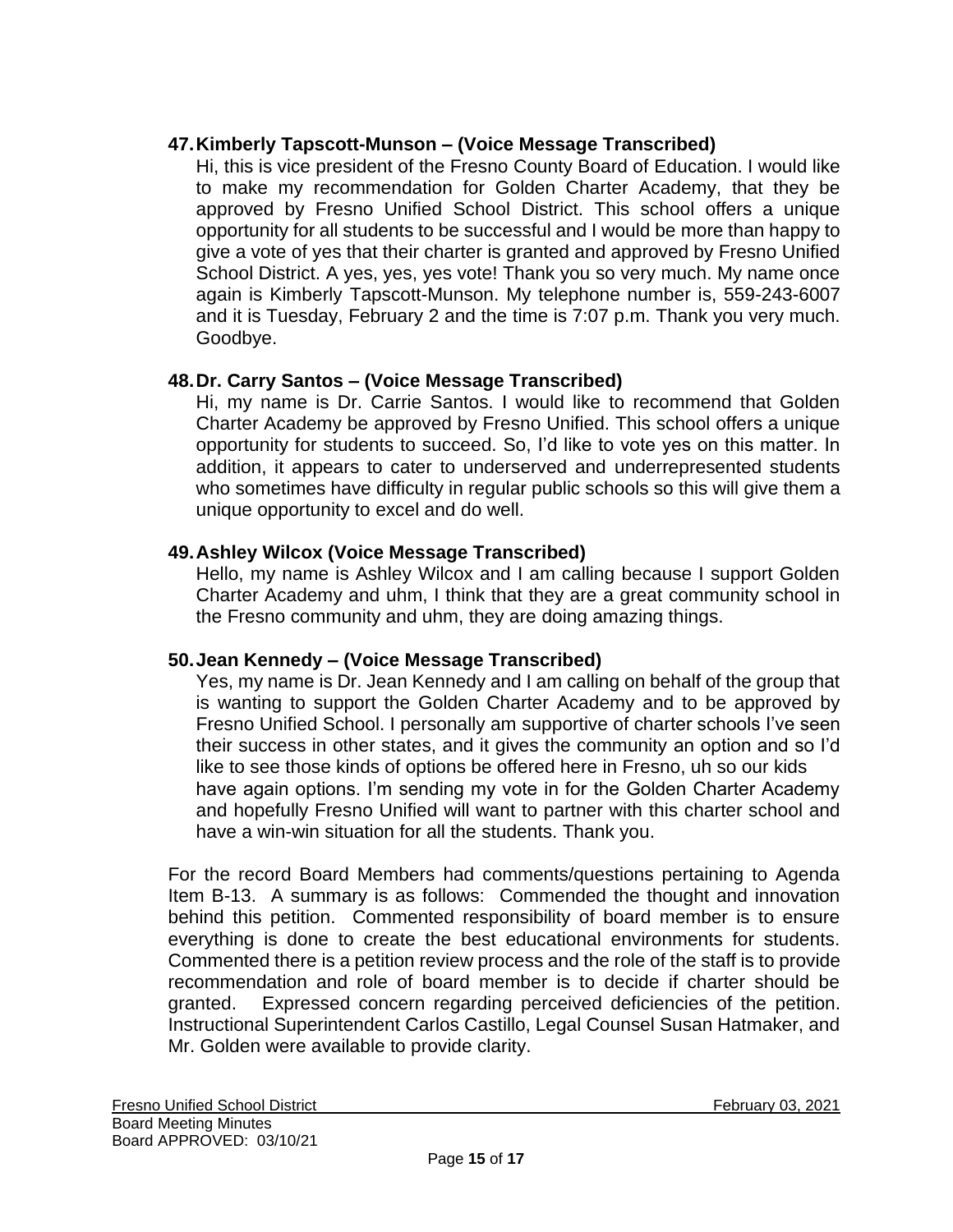On a motion by Board President Davis, seconded by Board Member Major Slatic, the Board approved the Golden Charter Academy Petition on a roll call vote of 4- 2-0-1, as follows: AYES: Board Members: Cazares, Jonasson Rosas, Major Slatic, and Board President Davis. NOES: Board Members: Islas and Mills. ABSENT: Board Clerk Thomas.

### **B-14, PRESENT and DISCUSS the 2021/22 Strategic Budget Development**

At the January 20, 2021, Board of Education meeting the 2021/22 Governor's Proposed Budget and the district's preliminary strategic budget development was discussed. On February 03, 2021, staff and the Board continued budget development discussions.

### **OPPORTUNITY for Public Comment**

For the record, the Board received zero submissions of public comment for Agenda Item B-14.

For the record Board Members had comments/questions pertaining to Agenda Item B-14. A summary is as follows: Requested clarity as to additional school site allocations listed on slide #13 of presentation. Requested clarity as to when meetings to discuss priorities will take place. Requested staff to look toward providing alternative high schools more clerical support. Commented if there was ever a time to consider zero-based budgeting it is now. Interim Chief Financial Officer Santino Danisi was available to provide clarity.

#### **B-15, OPPORTUNITY for Public Disclosure and RATIFICATION of the 2020/21 Negotiated Collective Bargaining Agreement between Fresno Unified School District and California School Employees Association and its Fresno Chapter 143**

In accordance with Government Code 3547.5, all major provisions of collective bargaining agreements are to be presented at a public meeting of the public-school employer before the employer enters into written agreement with an exclusive representative. Included in the Board binders was a copy of the Tentative Agreement between Fresno Unified School District and California School Employees Association and its Fresno Chapter 143.

#### **OPPORTUNITY for Public Comment**

For the record, the Board received zero submissions of public comment for Agenda Item B-15.

For the record there were no comments/question by Board Members.

On a motion by Board Member Jonasson Rosas, seconded by Board Member Mills, Agenda Item B-15 was ratified by a roll call vote of 6-0-0-1 as follows: AYES: Board Members: Cazares, Islas, Jonasson Rosas, Mills, Major Slatic, and Board President Davis. ABSENT: Board Clerk Thomas.